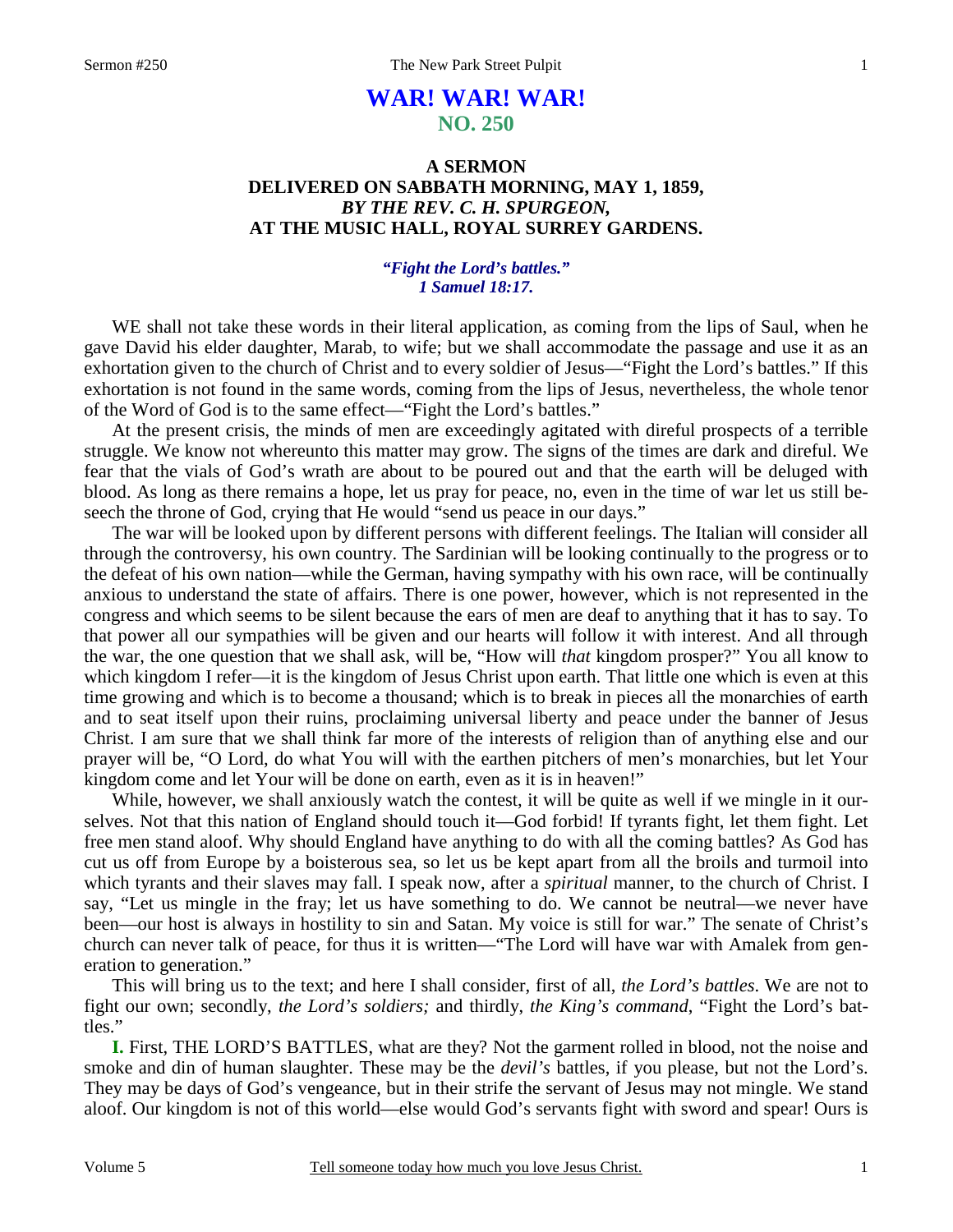a *spiritual* kingdom and the weapons of our warfare are not carnal, but spiritual and mighty through God, to the pulling down of strongholds.

What are God's battles? Let us here carefully distinguish between the battles of God and our own. Oh, my brothers and sisters in Christ, it is not your business to fight your own battles, not even in defense of your own character. If you are maligned and slandered, let the slanderer alone! His malignity will but be increased by any attempt that you shall make to defend yourself. As a soldier of Christ you are to fight for your *Master,* not *for yourself*. You are not to carry on a private warfare for your own honor, but all your time and all your power is to be given to His defense and His war. You are not to have a word to speak for yourselves. Full often, when we get into little tempers and our blood is roused, we are apt to think that we are fighting the cause of the truth of God when we are really maintaining our own pride! We imagine that we are defending our Master, but we are defending our own little selves too often the anger rises against an adversary not because his words reflect dishonor upon the glorious Christ, but because they dishonor us! Oh, let us not be so little as to fight our own battles! Depend upon it, the noblest means of conquest for a Christian in the matter of slander and falsehood is to stand still and see the salvation of God! Sheathe your own sword, put away all your own weapons when you come to fight your own battle and let God fight for you and you shall be more than conqueror!

Again, we must remember that there is such a thing as fighting the battles of our own sect, when we ought to be fighting God's battles. We imagine that we are maintaining the church when we are only maintaining our section of it. I would always be very tender of the honor of the Christian body to which I belong, but I would rather see *its* honor stained than that the glory of the entire church should be dimmed. Every soldier ought to love the peculiar legion in which he has enlisted, but better to see the colors of that legion torn to tatters, than to see the old standard of the cross trampled in the mire! Now I trust we are ready to say of our own denomination, "Let its name perish, if Christ's name shall get glory thereby." If the extinction of our sect should be the conquest of Christ and the promoting of His kingdom, then let it be wiped out of the book of record and let not its name be heard any more! We should, I say, each of us, defend the body to which we belong, for we have conscientiously joined it believing it to be the nearest to the old standard of the church of Christ and God forbid that we should leave it for a worse. If we see a better, then would we sacrifice our prejudices to our convictions, but we cannot leave the old standard so long as we see it to be the very standard which floated in the hands of Paul and which was handed by him through many generations—through Chrysostom to Augustine—from Augustine to Calvin and so on through the glorious race of mighty men who have not been ashamed of the gospel of Christ Jesus. But yet, I say let our name and let our sect and let our denomination be absorbed and let it sink—so that the battle of the Lord may but be well fought and the time of Christ's triumph hastened!

"Fight the *Lord's* battles." Then what are these? These are battles with sin and battles with error and battles with war and battles with worldliness! Fight these, Christian, and you shall have enough to do!

The Lord's battles are first of all with sin. Seek grace to fight that battle in your own heart. Endeavor by divine grace to overcome those propensities which continually push you towards iniquity. Wrestle on your knees against your besetting sins. As habits appear, endeavor to break them by the battle-ax of strong resolution wielded by the arm of faith. Take all your lusts, as they bestir themselves, to the foot of the cross and let the blood of Jesus fall upon those vipers and they will die! The blood of Christ shall spill the blood of sin—the death of Christ shall be the death of iniquity—the cross of Christ shall be the crucifixion of transgression! Labor to drive the Canaanites out of your hearts; spare none! Let no petty lust escape. Put down pride and sloth and lust and unbelief and you have now a battle before you which may fill your hands and more than fill them! Oh, cry unto God for strength and look unto the hills from where comes your help and then fight on! And as each sin is overcome, each evil habit broken off, each lust denied—go on to the rooting up of another and the destruction of more of them—until all being subdued, body soul and spirit shall be consecrated to Christ as a living sacrifice, purified by His Holy Spirit!

And while this battle is being fought, yes, and while it is still fighting, go out and fight with other men's sins. Smite them first with the weapon of holy example. Be yourselves what you would have oth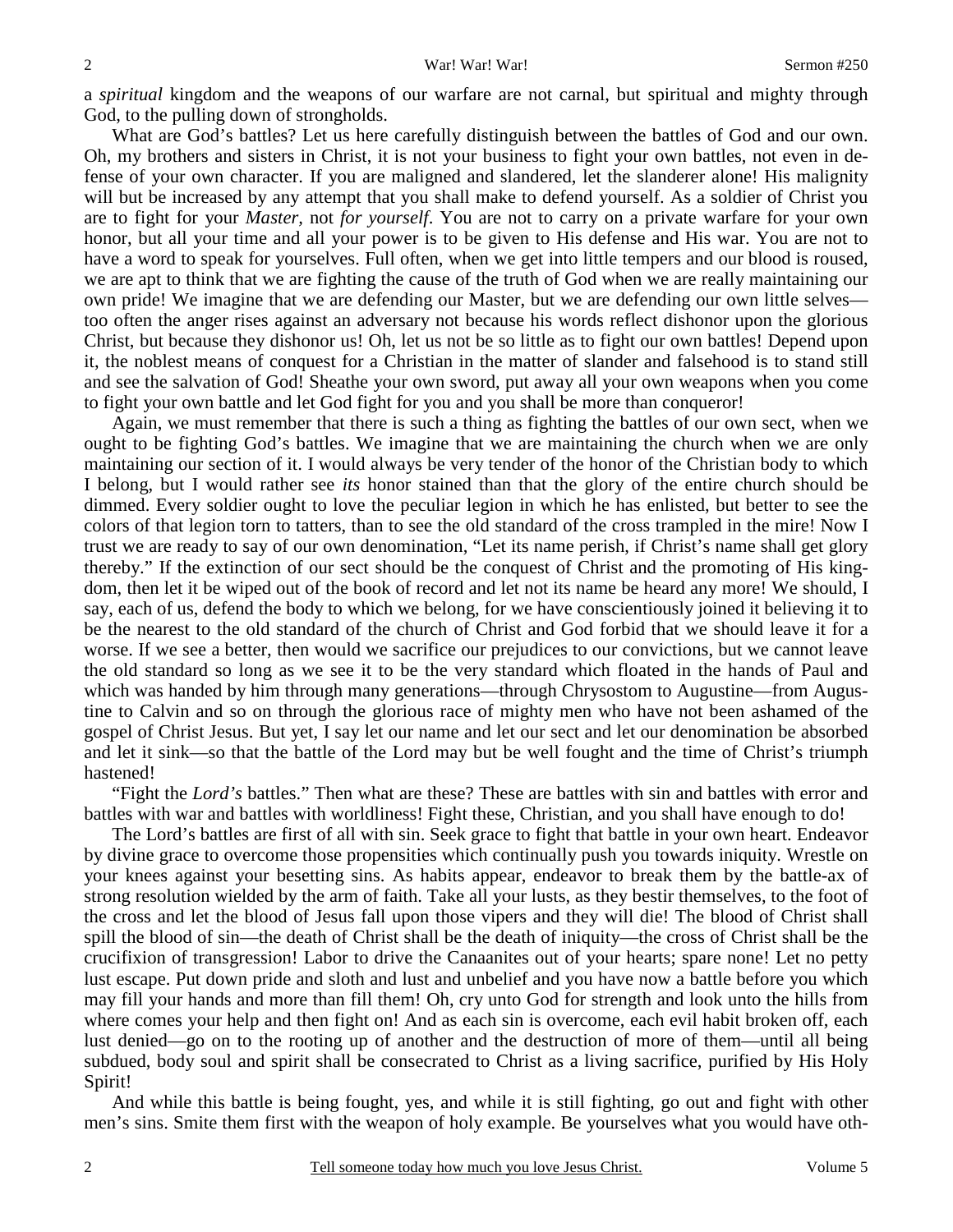ers be! Be clean that bear the vessels of the Lord. Be clean yourselves before you can hope to be the purifiers of the world. And then, having first sought the blessing of God, go out into the world and bear your witness against sin. Let your testimony be unflinching. Never let a sin pass under your eyes without rebuke. Slay utterly young and old—let not one escape! Speak sometimes sternly if the sinner is hardened in his sin. Speak gently if it is his first offense, seeking not to break his head but to break the head of his iniquity—not to break his bones or wound his feelings—but to cut his sin in two and leave his iniquity dead before his eyes. Go forth where sin is the most rampant. Go down the dark alley; climb the creaking staircase; penetrate the dens of iniquity where the lion of the pit lies in his death lair and go and pluck out of the mouth of the lion two legs and a piece of an ear, if that is all which you can save! Count it always your joy to follow the track of the lion, to beard him in his den and fight him where he reigns most secure. Protest daily, hourly—by act, by word, by pen, by tongue—against evil of every kind and shape! Be as a burning and shining light in the midst of darkness and as two-edged swords in the midst of the hosts of sin! Why, a true Christian who lives near to God and is filled with grace and is kept holy, may stand in the midst of sinners and do wonders! What a marvelous feat was that which Jonah did! There was the great city of Nineveh, having in it six score thousand souls that knew not their right hand from their left and one man went against it—Jonah—and as he approached it, he began to cry, "Yet forty days and Nineveh shall be overthrown." He entered the city—perhaps he stood aghast for a moment at the multitude of its population, at its richness and splendor—but again he lilted up his sharp shrill voice, "Yet forty days and Nineveh shall be overthrown." On he went and the crowd increased around him as he passed through each street, but they heard nothing but the solemn monotony, "Yet forty days and Nineveh shall be overthrown." And yet again, "Yet forty days and Nineveh shall be overthrown." And on he went, that solitary man, till he caused convulsion in the midst of myriads, and the king on his throne robed himself in sackcloth and proclaimed a fast, a day of mourning and of sadness! Yet on he went, "Yet forty days and Nineveh shall be overthrown." "Yet forty days and Nineveh shall be overthrown," till all the people bowed before him, and that one man was the conqueror of the thousands! Ah, believer, if only you will go out and do the same! If only you will go into the streets, the lanes, the byways, the houses, and into the privacies of men and still, with this continued cry against sin and iniquity, say to them, "Look unto the cross and live! Look unto the cross and live." Though there were but one earnest man in London who would continue that monotony of, "Look unto the cross and live," from end to end, this city would shake and the great leviathan metropolis would be made to tremble! Go forth, then, believer, and cry against sin with all your might!

And even so must we cry against *error*. It is the preacher's business, Sabbath after Sabbath, and weekday after weekday, to preach the whole gospel of God and to vindicate the truth of God as it is in Jesus from the opposition of man. Thousands are the heresies which now beset the church of Christ. O children of God, fight the Lord's battles for the truth of God! I am astonished and yet more astonished when I come to turn it over, at the lack of earnestness that there is in the Protestantism of the present age! How do you imagine that Cardinal Wiseman pays for all his splendors and that the Romish church is supported? Fools and slow of heart, *you* find them much of their wealth! If he is to preach in any place, who is it that crowds the chapel full and pays for admission? The Protestants! And the Protestantism of England is the paymaster of the Pope! I am ashamed that sons of the Reformers who have Smithfield still in their midst unbuilt upon, should bow themselves before the beast and give so much as a single farthing to the shrine of Satan's first-born son! Take heed to yourselves, you Protestants, lest you be partakers of her plagues! Touch her not, lest you be defiled! Give a drachma to her, or a grain of incense to her censors—you shall be partakers of her adulteries and partakers of her plagues! Every time you pass the house of Popery, let a curse light upon her head—thus said the Lord—"Come out of her, My people, that you be not partakers of her sins and that you receive not of her plagues, for her sins have reached unto heaven and God has remembered her iniquities. Reward her even as she rewarded you and double unto her double according to her works—in the cup which she has filled, fill to her double. How much she has glorified herself and lived deliciously, so much torment and sorrow give her, for she said in her heart, "I sit a queen and am no widow and shall see no sorrow. Therefore shall her plagues come in one day, death and mourning and famine, and she shall be utterly burned with fire—for strong is the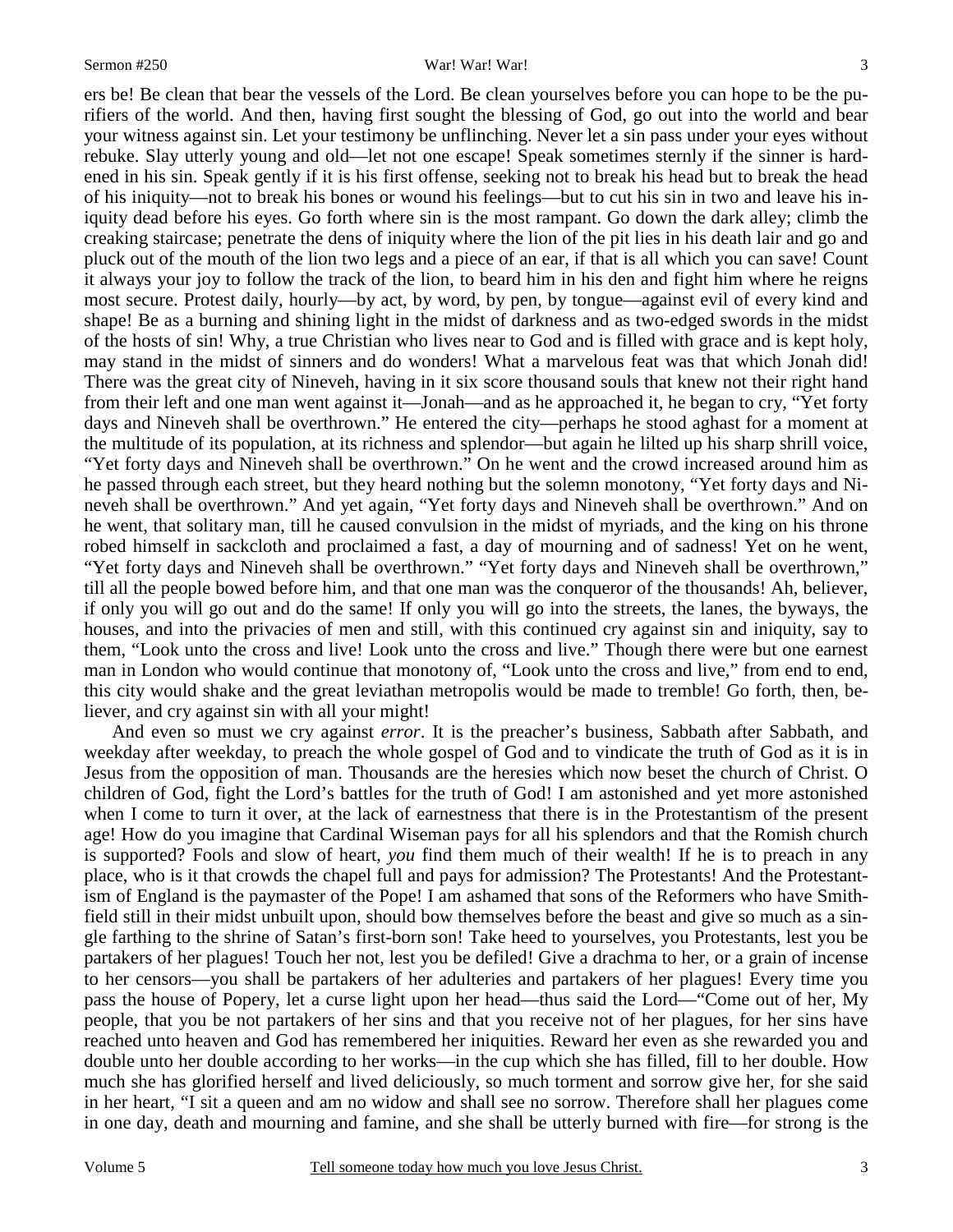Lord God who judges her" (Rev 18:4-8). How soft some men's minds are growing—how effeminate in the battle! I hear then speaking of Puseyism—and what is that but Popery made worse than it was before, by being more despicable and deceivable than even Popery itself? Do you not hear men talk of the Puseyites in these days and say, "Ah, well, they differ a little from us." Does not the evangelical party in the Church of England seem at the present moment to make common cause and party with the Puseyite? Else how is it that the great preaching has been alternatively conducted by High and Low Church? It is all very well with that church when it is separated from her heretical sons and a great gulf fixed—but all that helps to bridge that gulf must mar her glory and destroy her power! We must have no truce, no treaty with Rome! War! War to the knife with her! Peace there cannot be! She cannot have peace with *us* we cannot have peace with *her*. She hates the true church, and we can only say that the hatred is reciprocated! We would not lay a hand upon her priests. We would not touch a hair of their heads. Let them be free. But their *doctrine* we would destroy from the face of the earth as the doctrine of Satan! So let it perish, O God, and let that evil thing become as the fat of lambs. Into smoke let it consume—yes, into smoke let it consume away!

We must fight the Lord's battles against this giant error, whichever shape it takes. And so must we do with every error that pollutes the church. Utterly slay it! Let none escape! "Fight the Lord's battles." Even though it is an error that is in an Evangelical Church, yet must we smite it. I love all those who love the Lord Jesus Christ, but, nevertheless, I cannot have any truce, any treaty with many errors that have crept into the church, nor would I have you regard them with complacency. We are one in Christ let us be friends with one another. But let us never be friends with one another's error! If I am wrong, rebuke me sternly. I can bear it and bear it cheerfully—and if you are wrong; expect the same measure from me and neither peace nor parley with your mistakes. Let us all be true to one another and true to Christ. And as soon as we perceive an error, though it is but as the shadow of one, let us root it out and drive it from us, lest it plague the whole body and put leprosy into the entire fabric of the church! No peace with sin! No peace with lies! War, war, war without deliberation—war forever with error and deceit!

And yet again—it is the Christian's duty always to have war with *war*. To have bitterness in our hearts against any *man* that lives to serve Satan. We must speak very harshly and sternly against error and against sin, but against men we have not a word to say, though it were the Pope himself—I have no enmity in my heart against him as a man, but as *anti-Christ*. With men the Christian is one. Are we not every man's brother? "God has made of one flesh all people who dwell upon the face of the earth." The cause of Christ is the cause of humanity! We are friends to all and are enemies to none. We do not speak evil, even of the false prophet himself, as a *man*, but as a false prophet—we are his sworn opponents!

Now, Christians, you have a difficult battle to fight because as you fight with all evil and hostility between man and man—you are to be *peacemakers*. Go wherever you may, if you see a quarrel, you are to abate it. You are to pluck firebrands out of the fire and strive to quench them in the waters of loving kindness. It is your mission to bring the nations together and weld them into one. It is yours to make man love man; to make him no more the devourer of his kind. This you can only do by being the friends of purity. Peace with error is war with man—but war with error is peace with man. Smite error, smite sin and you have done your best to promote happiness and union among mankind. Oh, go, Christian, in the Spirit's strength and smite your own anger—put that to the death! Smite your own pride—level that and then smite every other man's anger. Make peace wherever you can—scatter peace with both your hands. Let this be the very air you breathe! Let nothing drop from your lips but words of healing; words of tenderness; words which shall abate the strife and noise of this poor distracted world. And now, you have a battle before you—a battle against sin and against error and then, also, a battle against strife—the battle of love.

**II.** And now, FOR THE LORD'S SOLDIERS—who are they who are to fight the Lord's battle? Not everybody. The Lord has His army, His church—who are they? The Lord's soldiers are all of His own choosing. He has chosen them out of the world. And they are not of the world, even as Christ is not of the world. But if you want to know the Lord's soldiers, I will tell you how you may ascertain whether you are one. When the Lord Jesus enlists a soldier in His church, the first thing He does with him is He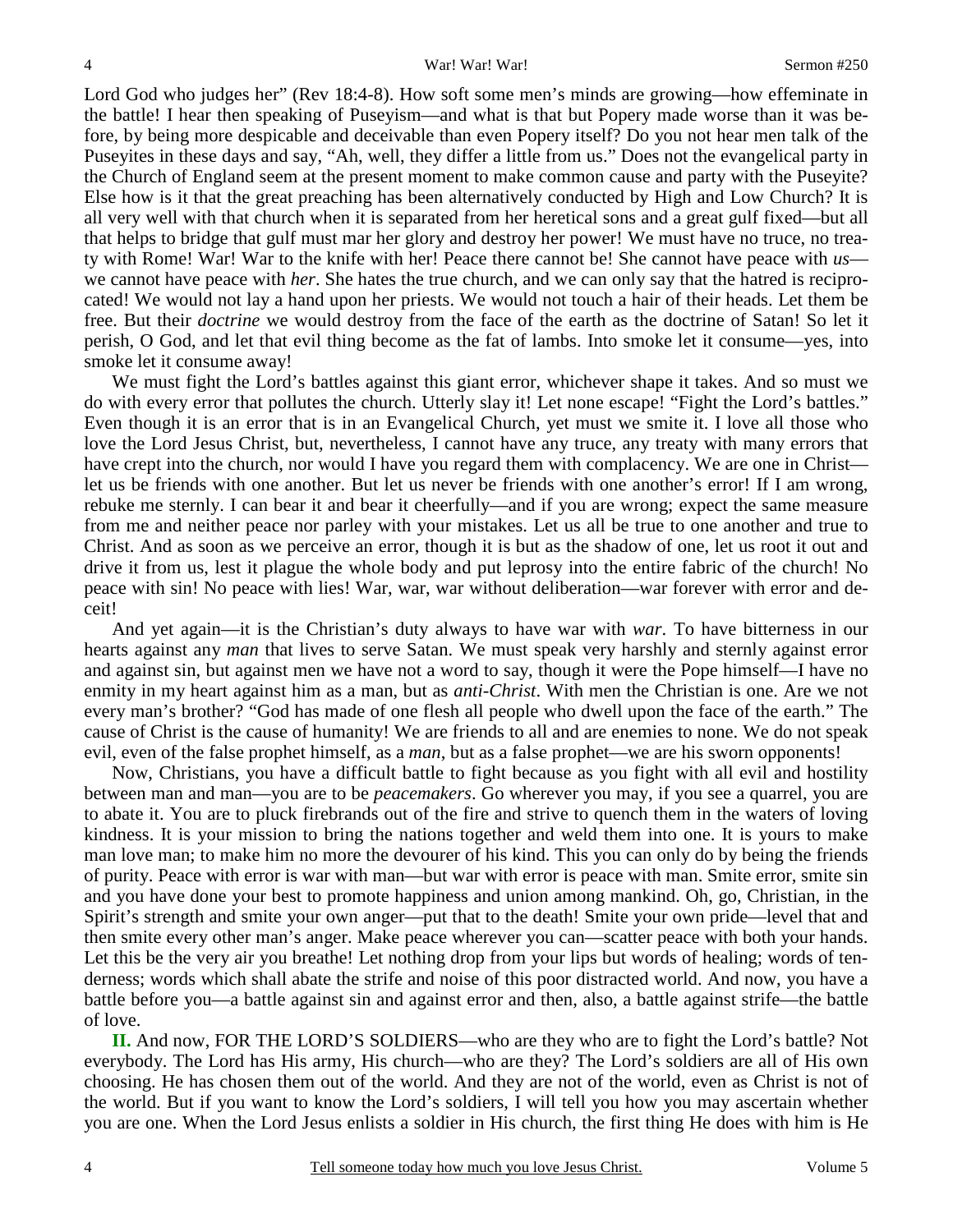tells him that he must first take off every rag of the old garments that he was desirous to wear. "Now," says Jesus to him, "your rags must be relinquished. Your sins and your self-righteousness must both be forsaken. Here is the uniform—here is the inner garment of My imputed righteousness and here is the outward garment of divine sanctification. Put on these and you are Mine. But, in your own robes I will have nothing to do with you—you shall still continue an heir of wrath and I will not enlist you among the heirs of grace." As soon as a man has his rags taken off, Christ has enlisted him! The next thing he is required to do is to wash. He is washed, from head to foot, in a matchless bath of blood. And when washed, he is arrayed and clothed upon with the righteousness of Jesus Christ. This done, he is taken into the midst of the army and introduced to his comrades and he is led to love the whole army. "Well," says one, "I love my own rank." Do you? Then you do not belong to God's army if you do not love the other ranks, too! He who is a true soldier of Christ wears His uniforms and he loves the whole army. He keeps to his own regiment and he likes its banner—the flag that has braved so often the battle and the storm. Still, he loves the whole army, however much the colors may differ. He loves all them who serve the Lord Jesus Christ. "By this also you shall know whether you are His disciples, if you love one another, even as Christ has loved you."

Once brought into the army, there is one mark whereby you may know Christ's soldier, namely, that he is not his own. If you meet him, he will say, "From head to foot I belong to my Captain, every inch of me. And what is more, I have given up goods and chattels, wife and children, time and talents, *everything* for Him! I am not my own, I am bought with a price." He is a consecrated man. Come, then, put these questions to yourselves. Have you been washed in the blood of Christ? Do you boast in the imputed righteousness of Christ? And are you clothed about with the sanctification of His Spirit? Have you given up everything for His cause? For the love you bear His name, are you willing to live or willing to die—as He shall please—if you may but promote His honor? Well, then, you are His soldier and, therefore, I shall not need to draw any further lines of distinction. But go to the third point, which is—

**III.** THE EXHORTATION—"Fight!" "Fight the Lord's battles." If you are the soldier of the heavenly King, "To arms! To arms!" "Fight the Lord's battles."

Here I would observe that there are some people who are very fond of looking on, but not fighting! Perhaps five out of every six of our churches do little but look on. You go to see them and you say, "Well, what is your church doing?" "Well, we bless God; we are doing a great deal! We have a Sabbath school with so many children. Our minister preaches so many times and so many members have been added to the churches. The sick are visited. The poor are relieved." And you stop them and say, "Well, friend, I am glad to hear that you are doing so much. But which work is it that *you* take? Do you teach in the Sabbath school?" "No." "Do you preach in the street?" "No." "Do you visit the sick?" "No." "Do you assist in the discipline of the church?" "No." "Do you contribute to the poor?" "No." Yet I thought you said you were doing so much! Stand out, Sir, if you please—you are doing nothing at all—you should be ashamed! Your Master does not say, "*Look on* at the Lord's battles," but, "Fight" them! "Ah," says one, "but then, you know, I contribute towards the support of the ministers—*he* has to do all that other stuff." Oh, I see you have made a mistake! You thought that you belonged to the English government and not to Christ's government! You have been paying for a substitute, have you? You are not going to fight in person? You are paying to keep a substitute to fight for you? Ah, you have made a great mistake here! Christ will have *all* his soldiers fight! Why, I am not kept to do the fighting for you—I will endeavor to encourage you and nerve you for the battle—but as to doing your duty, no, thank you. The Romanist may believe that his priest does the work for him; I do not believe any such thing in my case, nor in the case of your ministers. Christ did not serve you by proxy, and you cannot serve Him by proxy! No, "He His own self bore our sins in His own body," and you must work for Christ in your own body, your own self, with your own heart and with your own hands! I hate that religion which another man can do for you! Depend upon it, it is good for nothing! True religion is a personal thing. O soldiers of the heavenly King, leave not your lieutenants and your officers to fight alone! Come on with us! We wave our swords in front. Come soldiers, on! We are ready to mount the call, or lead the forlorn hope. Will you desert us? Come up the ladder with us! Let us show the enemy what Christian blood can do and at the sword's point let us drive our foes before us! If you leave us to do all, it will all be undone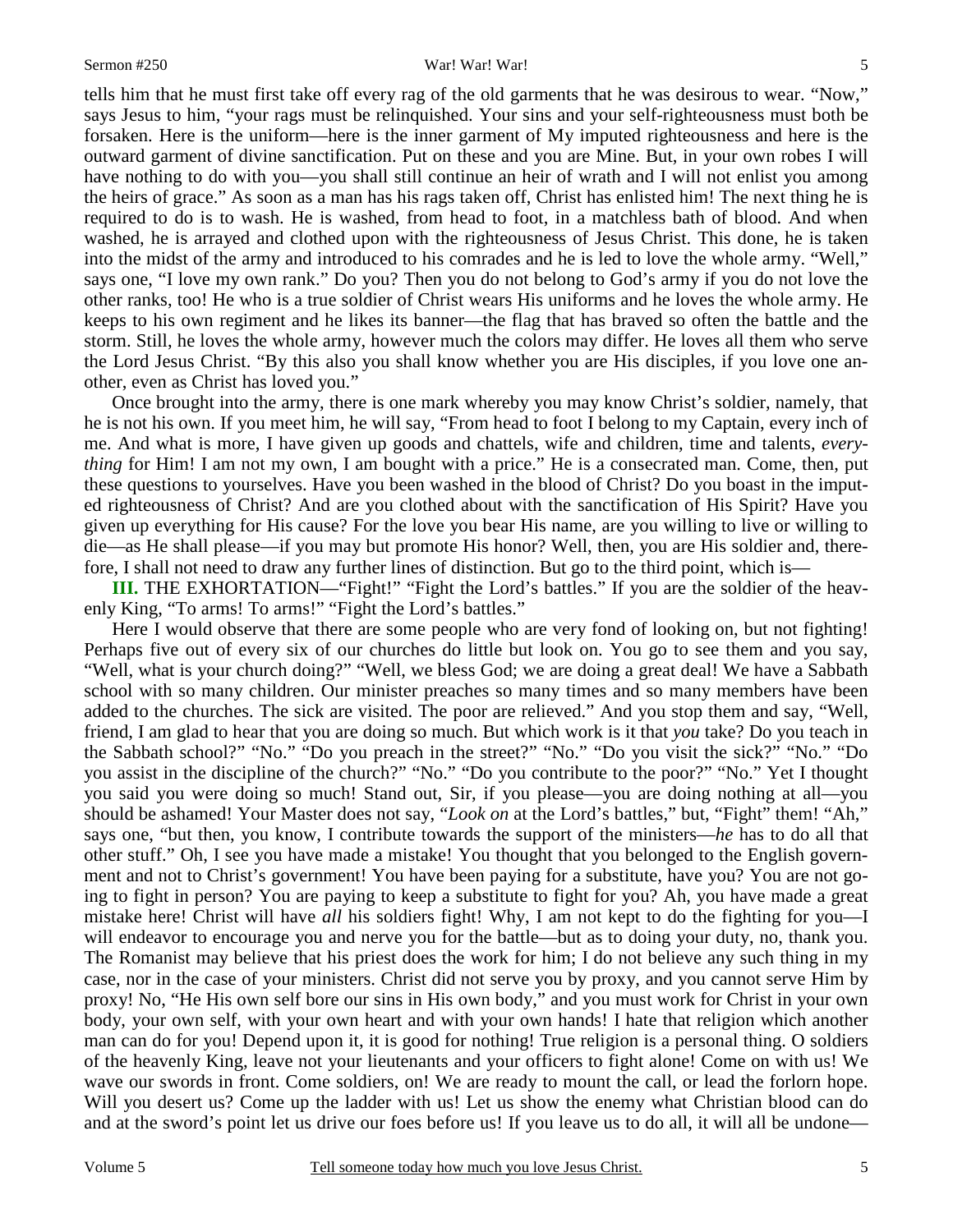we all need to do something—all to be laboring for Christ. Here, then, is the exhortation to each individual Christian—"Fight the Lord's battles."

And now, I will read you the martial code —the rules which Christ, the Captain, would have you obey in fighting His battles.

**Regulation I**.—NO COMMUNICATION NOR UNION WITH THE ENEMY! "You are not of the world." No truce, no league, no treaty are you to make with the enemies of Christ! "Come out from among them and be you separate, and touch not the unclean thing."

**Regulation II.—**NO QUARTER TO BE GIVEN OR TAKEN! You are not to say to the world, "There! Believe me to be better than I am"—and do not ever believe the world to be better than it is. Do not ask it to excuse you. Do not excuse it. No parley with it whatever. If it praises you, do not care for its praise. If it scorns you, laugh in its face. Have nothing to do with its pretended friendship! Ask nothing at its hands; let it be crucified to you and you to it.

**Regulation III**.—NO WEAPONS OR AMMUNITION TAKEN FROM THE ENEMY ARE TO BE USED BY IMMANUEL'S SOLDIERS, BUT ARE TO BE UTTERLY BURNED WITH FIRE! If you beat them and you find their guns lying on the ground, spike them and melt them! Never fire them off that is to say, never fight Christ's battles with the devil's weapons. If your enemy gets angry, do not get angry with him. If he slanders you, do not slander him. One of the devil's long guns is slander—spike it and melt it—do not attempt to use it against the enemy! All kinds of bitterness—these are firebrands of death which Satan hurls against us—never hurl them back at him. Remember your Master. "When He was reviled He reviled not again." Never meddle with the enemy's weapons, even if you can. If you think you can crush him by his own mode of warfare, do not do it. It was all very well for David to cut off Goliath's head with his own sword, but it would not have done for him to try that until he had first of all split his head open with a stone. Try to get a stone out of the brook of truth and throw it with the sling of faith, but have nothing to do with Goliath's sword! You will cut yourself with it, and get no honor.

**Regulation IV.—**NO FEAR, TREMBLING, OR COWARDICE! "The children of Ephraim, being armed, turned their backs in the day of battle," but Christ wants no cowardice of you. Fear not! Remember, if any man is ashamed of Christ in this generation, of him will Christ be ashamed in the day when He comes in the glory of His Father and all His holy angels. "I say unto you, fear not him who can kill the body, but after that has no more that he can do; but fear Him who is able to cast both body and soul into hell. I say unto you, fear Him."

**Regulation V.—**NO SLUMBERING, REST, EASE, OR SURRENDER! Be always at it, all at it, constantly at it, with all your might at it. No rest. Your resting time is to come, in the grave. Be always fighting the enemy. Ask every day for grace to win a victory and each night sleep not unless you can feel that you have done something in the cause of Christ—have helped to carry the standard a little further into the midst of the enemy's ranks. Oh, if we did but attend to these regulations how much might be done! But because we forget them, the cause of Christ is retarded and the victory is afar off.

And now, before I send you away, I would call out Christ's soldiers and drill them for a minute or two. I see sometimes the captains marching their soldiers to and fro and you may laugh and say they are doing nothing. But mark, all that maneuvering; that forming into squares and so forth, has its practical effect when they come into the field of battle. Allow me, then, to put the Christian through his postures.

The first posture the Christian ought to take and in which he ought to be very well practiced, is this—DOWN UPON BOTH KNEES, HANDS UP, AND EYES UP TO HEAVEN! No posture like that. It is called the posture of prayer. When Christ's church has been beaten every way else, it has at last taken to its knees, and then the whole army of the enemy has fled before us, for on its knees Christ's church is more than conqueror! The praying legion is a legion of heroes. He who understands this posture has learned the first part of the heavenly drill.

The next posture is—FEET FAST, HANDS STILL, AND EYES UP! A hard posture that, though it looks very easy. "Stand still and see the salvation of God." I have known many men who could practice the first position who could not practice the second. Perhaps that was the hardest thing that the children of Israel ever did. When they had the sea before them and Pharaoh behind them, they were commanded to stand still. You must learn to stand still when you are provoked, to be silent when you are mocked, to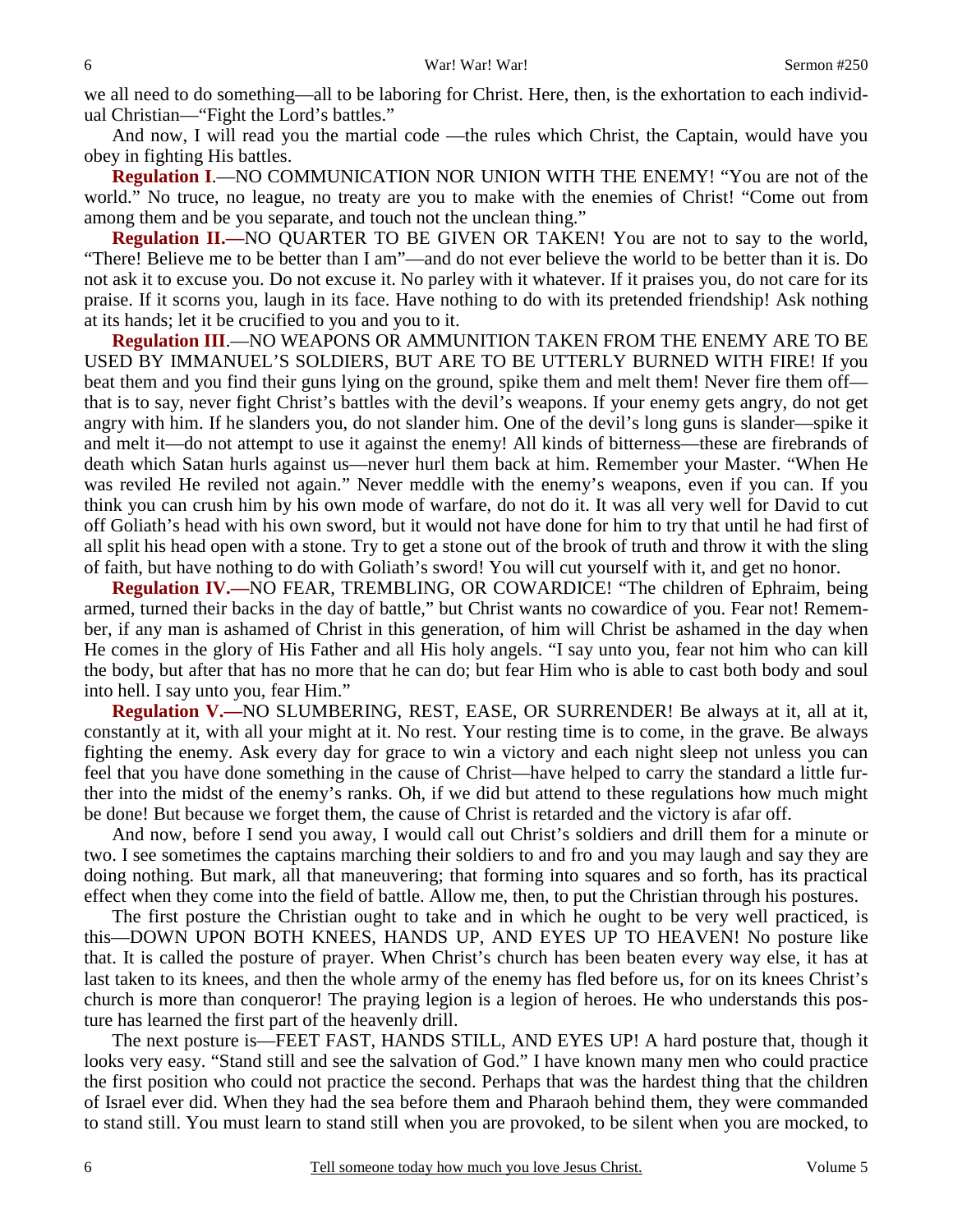Another posture is this—QUICK MARCH, CONTINUALLY GOING ONWARD! Ah, there are some Christians who are constantly sleeping on their guns—they do not understand the posture of going onward. Quick march! Many Christians seem to be better skilled in the goose-step of lifting up one foot after another, and putting them down in the same place, rather than going onwards! Oh, I wish we all knew how to progress—to "grow in grace and in the knowledge of our Lord and Savior Jesus Christ." Never think you are doing anything unless you are going forward—have more love, more hope, more joy—and extend your sphere of usefulness. Soldiers of Christ, quick march! "Speak to the children of Israel, that they go forward." Let them not go back. Let them not stand still. On, on, on, soldiers of Christ! Go forward!

Another posture is one that is very hard to learn, indeed. It is what no soldier, I think, was ever told to do by his captain, except the soldier of Christ—EYES SHUT, AND EARS SHUT, AND HEART SHUT! That is when you go through Vanity Fair. Eyes shut, so as not to look upon temptation. Ears shut, so as not to regard either the praise or the scoffs of the world. And heart shut against evil, with the great stone of precept. "Your Word have I hid in my heart, that I might not sin against You." Roll a stone at the door of your heart so that sin may not come out of it. That is a hard posture. But you will never fight the battles of the Lord till you know how to maintain that.

And then there is another posture—FEET FIRM, SWORD IN HAND. EYES OPEN; LOOKING AT YOUR ENEMY—WATCHING EVERY FEINT THAT HE MAKES, AND WATCHING, TOO, YOUR OPPORTUNITY TO LET FLY AT HIM, SWORD IN HAND! That posture you must maintain every day. Guard against the darts of the enemy. Hold up your shield and be ready to run on him and give him a deadly wound! I need not explain that. You who have to do with business, you who are in the ministry—you who are serving God as deacons and elders—you know how often you have to ward off the darts and look well at your enemy and meet him sword in hand, ready to rush in whenever your time shall come. Let no opportunity—let no occasion pass by! Wound your enemy whenever you can. Slay sin, slay error and destroy bitterness as often as you have opportunity to do so!

There is one other posture, which is a very happy one for the child of God to take up and I would have you remember today. HANDS WIDE OPEN, AND HEART WIDE OPEN, WHEN YOU ARE HELPING YOUR BRETHREN—a hand ready to give whatever the church needs and an eye ready to look up for help when you cannot give help with your hand and ready to guide the hand whenever help is needed. And a heart open to hear the tale of another's needs, to "rejoice with them who rejoice and weep with them who weep."

Above all, the best posture for Christ's church is that of PATIENT WAITING FOR THE ADVENT OF CHRIST—a looking for His glorious appearance, who must come and will not tarry, but who will get unto Himself the victory!

Now, if you will go to your houses and if divine grace shall help you put yourselves through this form of drill, you will be mighty in the day of battle to put down the enemy.

And now, allow the word of exhortation, very brief, but hot and earnest. O Christian brothers and sisters, the more you think of it, the more will you be ashamed of yourselves and of the present church that we do so little for Christ! Some 1800 years ago there was a handful of men and women in an upper room. And that handful of men and women were so devoted to their Master, and so true to His cause, that within a hundred years they had overrun every nation of the habitable globe! Yes, within 50 years they had preached the gospel in every land! And now look at this great host gathered here today. Probably there is not less than two or three thousand members of Christian churches, besides this mixed multitude—and now what will *you* do in 50 years? What does the church do in any year of its existence? Why, hardly anything at all! I sometimes wonder how long God will allow the church to be cooped up in England. I fear that we shall never see the world converted till this country is invaded. If it should ever happen that our hearths and homes should be invaded and that we should be scattered—north, south, east and west, all through the world—it will be the grandest thing that ever happened for the church of Christ! I would go down on my knees and pray night and day that it may not happen for the nation's